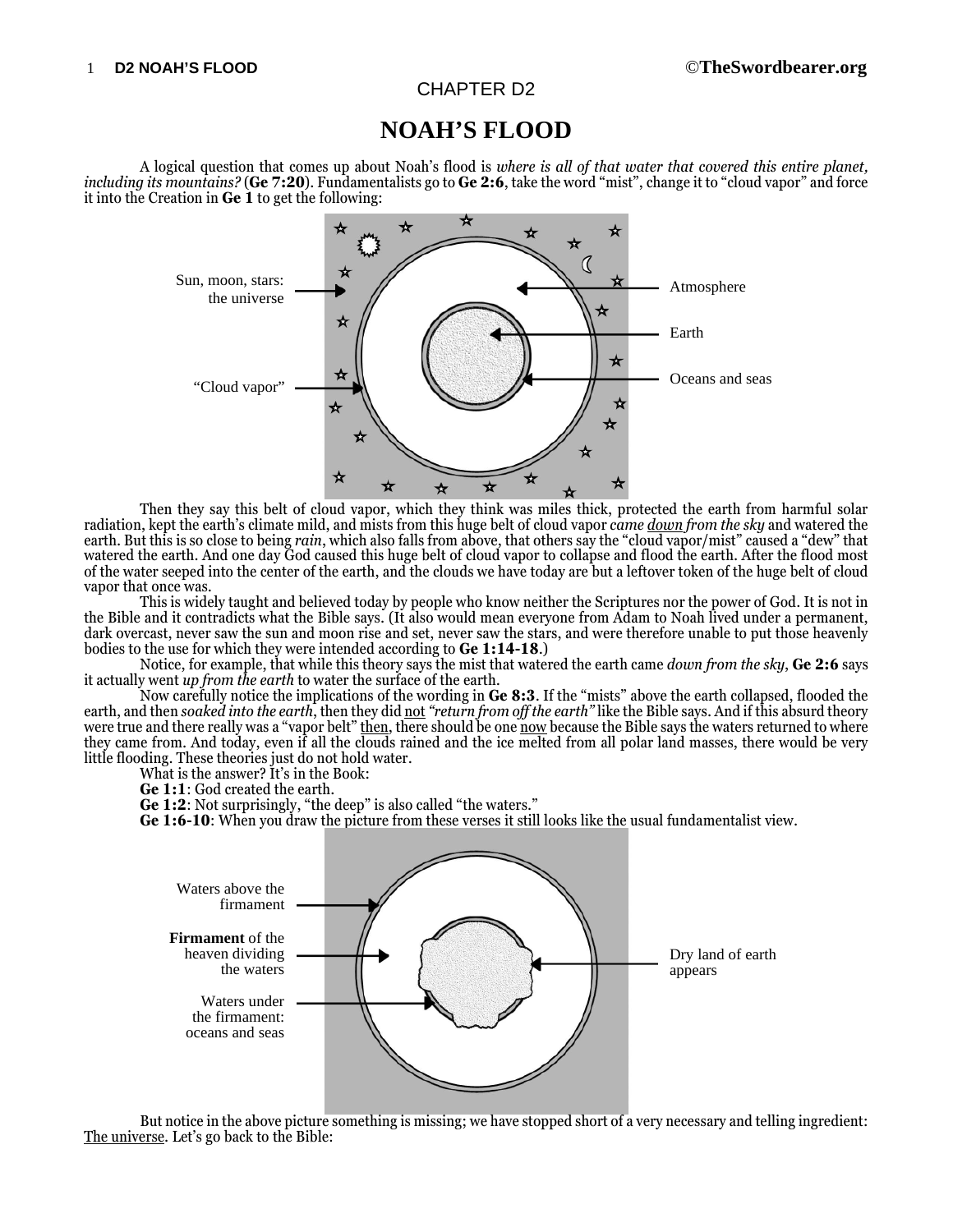**Ge 1:14-17**: Here carefully pay attention to God's description of His creation. He put lights *in the firmament*. These lights are the sun, the moon, and the stars. That info makes a *big* difference:



What we learn from this is, since the firmament *contains* the sun, moon, and stars, the waters above the firmament surround the universe! The universe is *not* infinite – but the space above the upper waters (the Deep) *is* infinite. And since the sun, moon, and stars are what God used to establish *time* (Ge 1:14-18), the area above the upper waters is timeless – it is eternity. Therefore only those with everlasting life can go there. Mortality is a slave to *time*; therefore mortal beings are restricted to this universe.

Let's remember the info in Ge 1:7,8 as we look at Noah's flood in Ge 7:10-12: The windows of heaven were opened. Because of Ge 1:8,9,17 we can use the words *heaven* and *firmament* interchangeably. So for clarity let's say: The windows of the *firmament* were opened so the fountains of the great Deep could rain down upon the earth and flood it completely. And now that the earth is flooded, let's use the interchangeability of words in Ge 1:2 to make **Ge 7:18** say: "…and the ark went upon the face of the *Deep*" in order to stress where the floodwaters came from.

This would not contradict **Ge 8:2,3** because our scenario says: The Deep, which had rained down through the windows of the firmament of heaven, stopped and later <u>returned</u> from off the earth to whence it came.

Our universe is contained in a huge bubble of water the Bible calls *the Deep*. That doesn't come from modern science; it comes from God's word.

#### **THE FIRMAMENT**

Let's take a brief look at "dark matter" in order to see how a Bible believer might use discernment when he reads the daily newspaper. The Big Bang theory so popular with scientists says a ball of matter exploded, driving the matter outward. But the outward-traveling bits of matter did not continue to expand and get farther away from each other. Instead, some of them got close enough so gravitational attraction could pull them into swirling galaxies. All stars are in galaxies. The galaxies are far away from each other. So far, in fact, that all the stars we see at night are in our own Milky Way Galaxy. In between galaxies science always thought there was nothing – no stars, "no nothing;" just the void and vacuum of outer space.

But that didn't sit well with scientists because if the Big Bang did happen, all of that outward-traveling matter would not have collected into galaxies with nothing in between. In fact, it is stretching it to say that even 10% of the matter would have randomly collected into galaxies. That leaves 90% of the matter in the universe missing out there somewhere. And that makes the theory look pretty weak. So they said there must be huge clumps of matter out there that we can't see…and they called it *dark matter*. But even if there is dark matter out there, many remained unconvinced about the Big Bang theory.

Then along came the C.O.B.E. Project, which you probably read in the news provided "confirming evidence" of the Big Bang theory. In essence, scientists aimed sensitive radiation-detecting equipment out in space between galaxies to see if they could find anything in the void. And, out in the "void" or "vacuum" of space between galaxies, they recorded a faint wavy line. (A flat line would mean nothing was there.) They decided the wavy line was not the heat signature of some *unknown* substance, it had to be evidence of leftover heat from the *Big Bang explosion* and from the huge clumps of *dark matter* (and its accompanying "dark energy"). Therefore, the Big Bang theory has been "validated." And from their Reasonable scientific perspective you and I can see how they'd think they are on the right track. And their error doesn't bother us at all; they can bark at the moon all they want. But you and I have an advantage over scientists because you and I are not prohibited by the rules of philosophy from letting the Bible guide our thoughts.

To Bible believers it looks like all they did was discover the heat signature of the *firmament*.

All matter emits radiation – heat radiation, since nothing exists at a temperature of absolute zero. Think of a fishbowl or a birdcage, for example: Everything in it – fish or birds – has detectable radiation. And even if we can't *see* the water or the air they still emit radiation because *there is something there*. So we don't say the space between the fish and birds is a *void* or *vacuum,* because that space is not nothing…it is something. And we don't call that radiation-emitting-but-invisible stuff *dark matter* (or the leftover heat of the Big Bang), because we've already called it *air* and *water*.

OK, what's the point? The point is you and I knew all of this stuff about the universe long before the Big Bang theory and the C.O.B.E. Project: